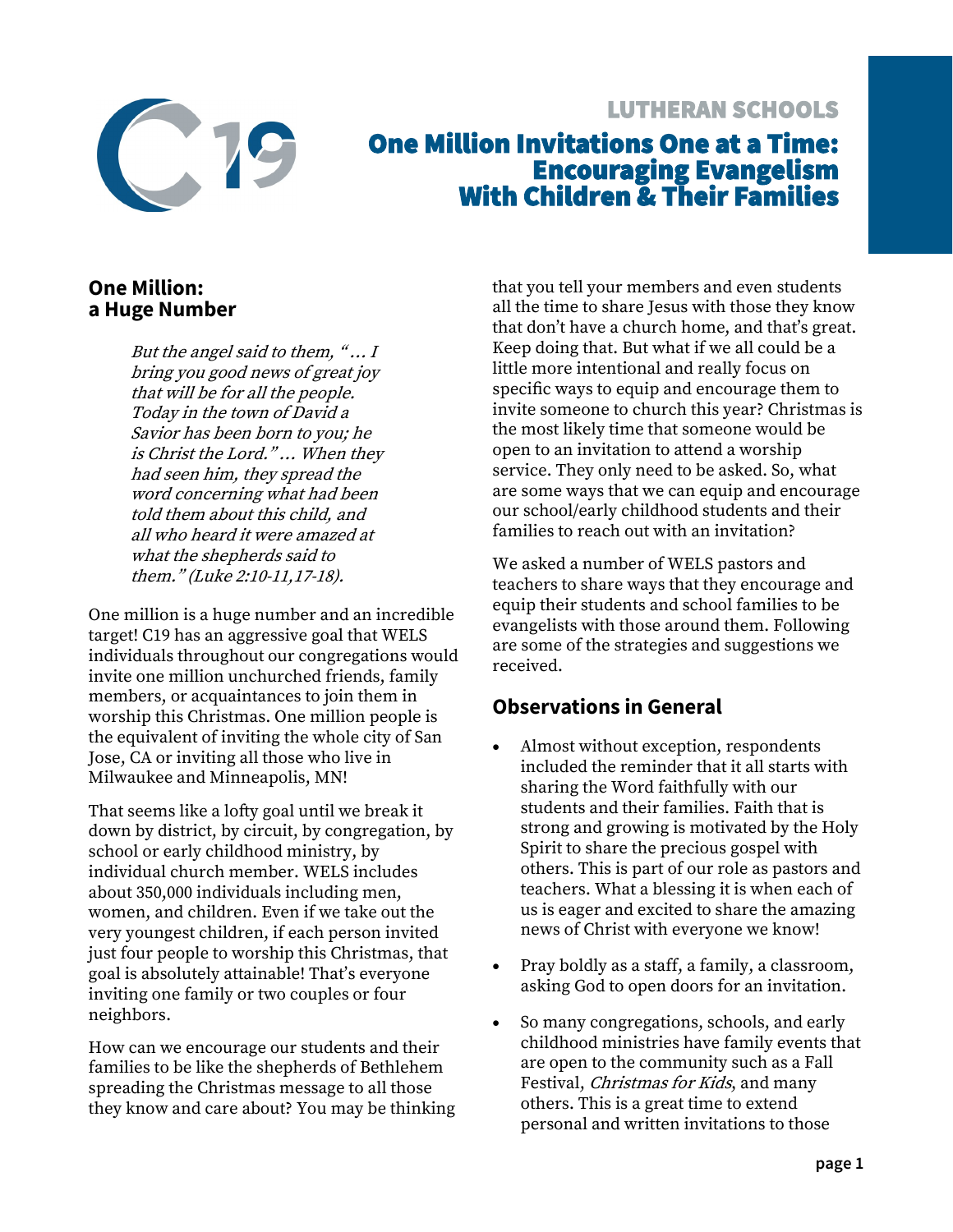who attend the events. Do you have a means to collect contact information at these events so that you can send them a thank you for attending the event and also invite them to worship, especially Christmas?

• Many, if not most, of our schools and early childhood ministries have families who enroll their children but have no church home. How can you make sure they know you care about them beyond the classroom? How can you include them in congregational activities? What opportunities are there to extend an invitation to them and let them know they are welcome to worship on Christmas and at any worship

service? **The C19 program includes excellent, affordable print outreach materials, such as postcards or business-card invitations. There is also a MSWord template that allows you to print up your own tentfold card. Might you send these home with your kids? Better,** 

**hand them to parents personally when they pick their child up after school.**

- Our schools and early childhood ministries love to have their students sing in a worship service. How is this communicated with school/ECM families who are not members of the congregation? Is this a note in a newsletter? An email reminder? A personal invitation? Do we communicate this with enthusiasm and joy as an opportunity rather than a commitment? How can we help the non-member family feel comfortable coming into our worship to hear their child and others share Jesus in song? How can we and our members best plan "for company" in this service to be sure they feel welcome? Just as important, when these family members do come to see their child sing, what is the plan to follow up on them? Is the pastor or a trained lay member ready to stop by within three days of that worship visitor attending church? That is vital in encouraging that individual to make a repeat visit.
- Written invitations in newsletters and other publications are good. But wouldn't you be more likely to attend something if someone cared enough to ask you in person? Identify the school families who would be wonderful at oneto-one invitations. Ask them to work together to identify ways to extend those invitations and to



make sure that all school or early childhood families receive that personal invitation.

#### **In an elementary or high school**

• Sharing the Good News of Jesus is a natural part of the lessons in *Christ Light* or catechism, but it can easily become something that we just talk about. We need to also discuss the reasons why we witness. We need to share how to witness. Intentionally plan for these discussions and listen to student suggestions on ways for them to reach out to friends and those they know. Explain to them that inviting unchurched

friends and relatives to church is a really good way to "ease into" witnessing. It is not scary.

• **Provide the opportunity for students to brainstorm a list of people they know and would like to invite. Provide them with the steps to "work" that list. You will find a "MY PERSONAL MISSION** 

**FIELD" document, aimed at helping kids do just this, [here.](https://welscongregationalservices.net/c19/)**

- Can you help your students find a partner to encourage them to reach out with their invitations? They could pray for each other and spur one another on to work their list.
- Provide a lesson on letter writing for primary through high school students where they draft a letter that could be sent to those they would like to invite. Encourage them to make it personal. Discuss ways for them to follow-up once the letter is mailed.
- Could students design special postcard to invite others to their church for Christmas? Once printed, each student can take several to hand out individually or mail.
- **Our young people are savvy with social media. Encourage them to use that as an additional way to extend their invitations. An invitation video to Christmas Eve is available in the Evangelism C19 resource packet [here.](https://welscongregationalservices.net/c19/)**
- Practice role-playing. Students may be hesitant because they are uncomfortable or unsure of what to say. Create authentic scenarios and help them to consider and practice ways to respond and what to say. Explain that it is ok if they